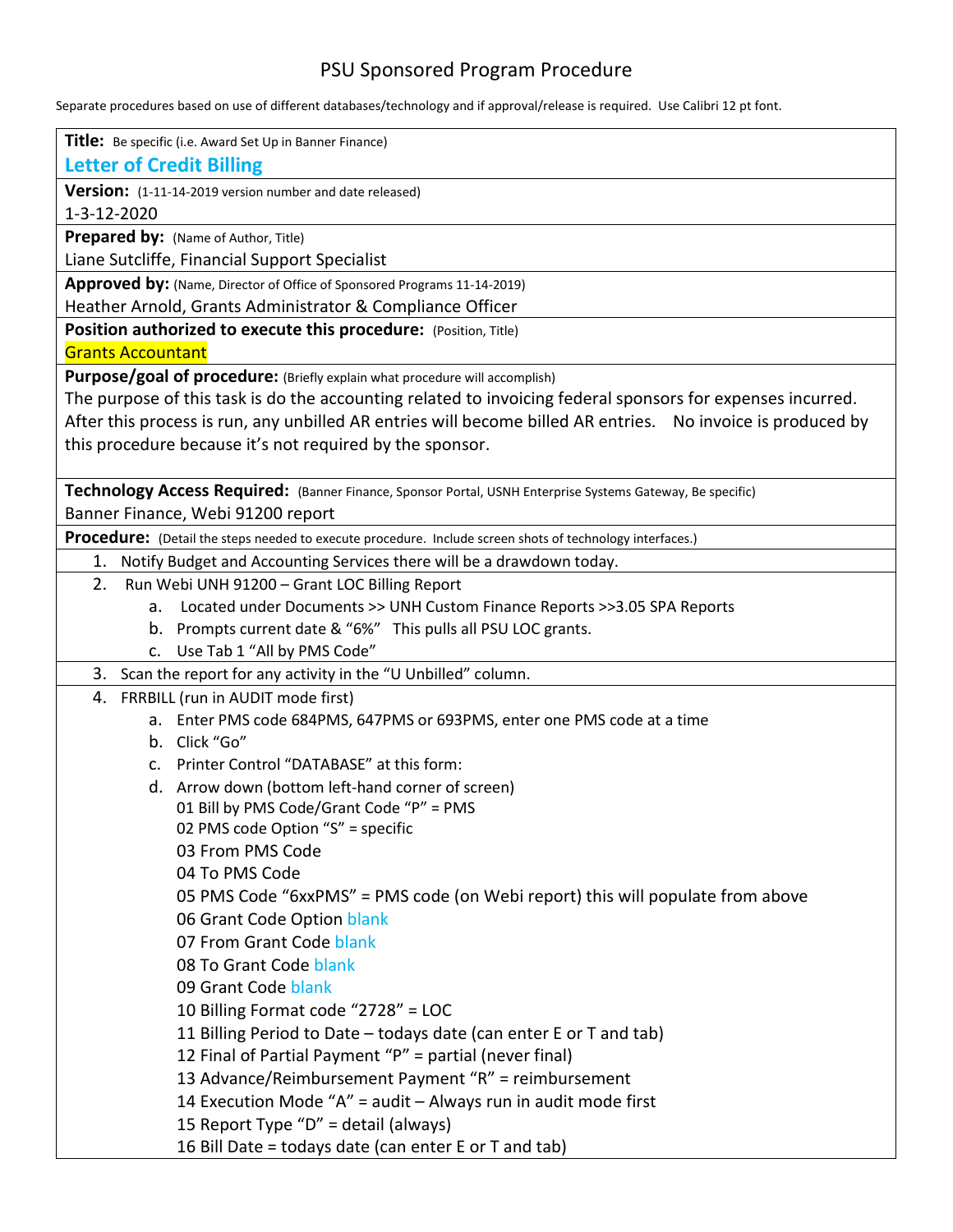|   |                   | 17 Posting Date = todays date (can enter E or T and tab)                               |
|---|-------------------|----------------------------------------------------------------------------------------|
|   |                   | 18 Bill Retainage "N" = none                                                           |
|   |                   | 19 Bill Payment Withholding "n" - none                                                 |
|   |                   | e. Arrow down to bottom section                                                        |
|   |                   | f. Under "Submission" check "Save Parameter Set as" and enter PMS code in "Name" field |
|   |                   | g. Click Save                                                                          |
|   | h.                |                                                                                        |
| × | <b>@</b> ellucian | Process Submission Control Form GJAPCTL 9.3.10 (BPRD)                                  |
|   |                   |                                                                                        |

Process: FRRBILL Billing Process Parameter Set: 647PMS

 $\mathbb{L}$ 

| Printer              | DATABASE | <br>Submit Time |      |                   | PDF Font     |
|----------------------|----------|-----------------|------|-------------------|--------------|
| <b>Special Print</b> |          | MIME Type       | None |                   | Delete After |
| Lines                |          | PDF Font        |      | <b>Contractor</b> | Delete After |

| Number*                                       | Parameters                       |                                                     | Values                                         |  |  |  |
|-----------------------------------------------|----------------------------------|-----------------------------------------------------|------------------------------------------------|--|--|--|
| 01                                            | $\ldots$                         | Bill by PMS Code/Grant Code                         | P                                              |  |  |  |
| 02                                            | PMS Code Option                  |                                                     | S                                              |  |  |  |
| 03                                            | From PMS Code                    |                                                     |                                                |  |  |  |
| 04                                            | To PMS Code                      |                                                     |                                                |  |  |  |
| 05                                            | PMS Code                         |                                                     | 647PMS                                         |  |  |  |
| 06                                            | Grant Code Option                |                                                     |                                                |  |  |  |
| 07                                            | From Grant Code                  |                                                     |                                                |  |  |  |
| 08                                            | To Grant Code                    |                                                     |                                                |  |  |  |
| 09                                            | Grant Code                       |                                                     |                                                |  |  |  |
| 10                                            | Billing Format Code              |                                                     | 272B                                           |  |  |  |
| $M \triangleleft (T)$ of 2 $M$                |                                  | 10<br>Per Page                                      |                                                |  |  |  |
|                                               |                                  | LENGTH: 1 TYPE: Character O/R: Required M/S: Single |                                                |  |  |  |
|                                               | Enter (P)MS Code or (G)rant Code |                                                     |                                                |  |  |  |
| $\overline{\phantom{a}}$<br><b>SUBMISSION</b> |                                  |                                                     |                                                |  |  |  |
|                                               |                                  | Save Parameter Set as                               | (a) Submit<br>$\bigcirc$ Hold<br>Hold / Submit |  |  |  |
|                                               | Name                             | Description                                         |                                                |  |  |  |

| <b>EDIT</b> | Record: 1/19 | <b>GJBPRUN.GJBPRUN_NUMBER [1]</b> | ©2000 - 2019 Ellucian. All rights reserv |
|-------------|--------------|-----------------------------------|------------------------------------------|
|             | THE          |                                   |                                          |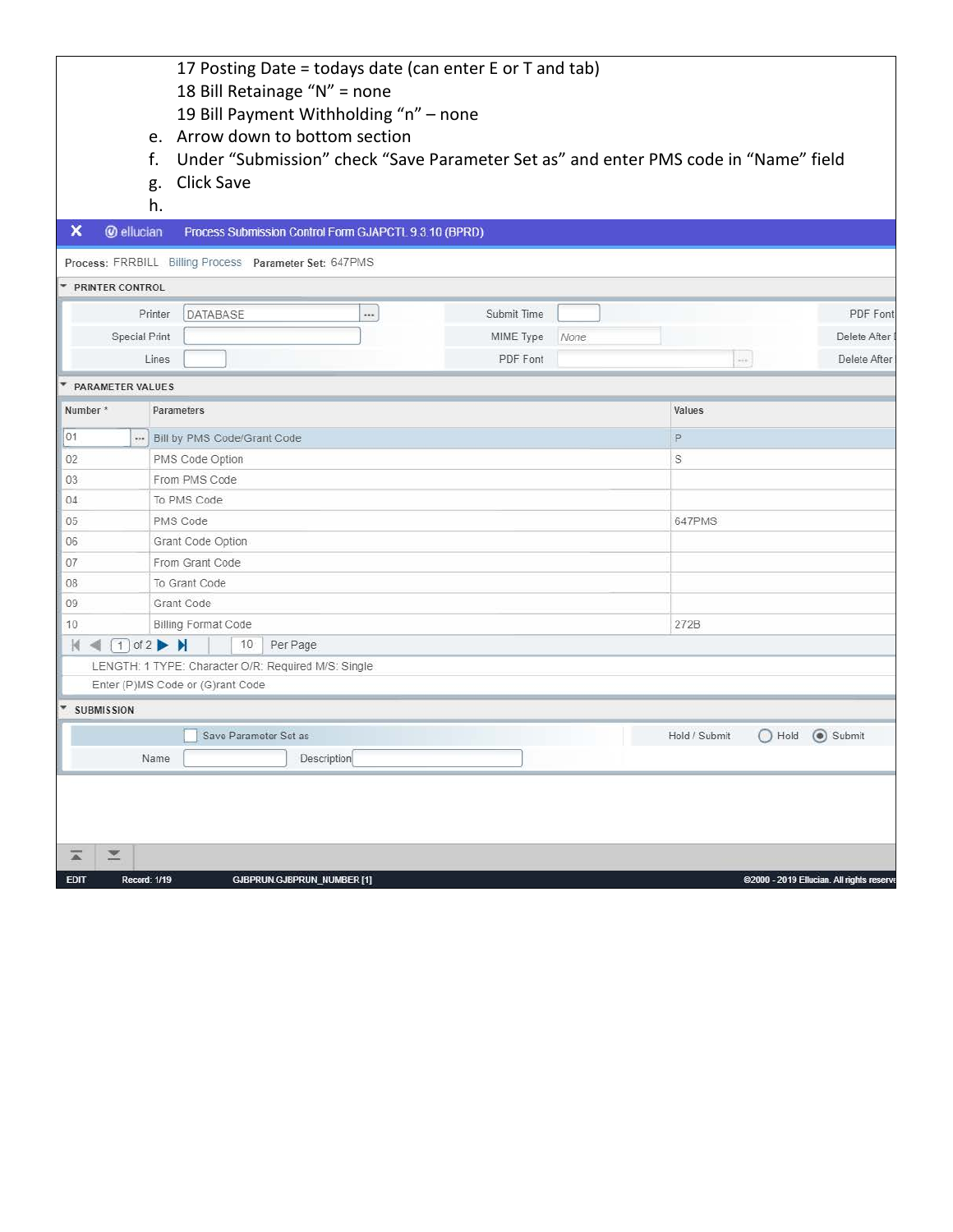## X @ ellucian Process Submission Control Form GJAPCTL 9.3.10 (BPRD)

| * PRINTER CONTROL      |                                                 |                   |                                     |              |  |  |  |
|------------------------|-------------------------------------------------|-------------------|-------------------------------------|--------------|--|--|--|
|                        | DATABASE<br>Printer<br>$\cdots$                 | Submit Time       |                                     | PDF Font     |  |  |  |
|                        | <b>Special Print</b>                            | MIME Type<br>None |                                     | Delete After |  |  |  |
|                        | Lines                                           | PDF Font          | $\rightarrow$ 0.0                   | Delete After |  |  |  |
| PARAMETER VALUES       |                                                 |                   |                                     |              |  |  |  |
| Number*                | <b>Parameters</b>                               |                   | Values                              |              |  |  |  |
| 11                     | Billing Period to Date                          |                   | 02/26/2020                          |              |  |  |  |
| 12                     | Final or Partial Payment                        | P                 |                                     |              |  |  |  |
| 13                     | Advance/Reimbursement Payment                   | R                 |                                     |              |  |  |  |
| 14                     | <b>Execution Mode</b>                           |                   | U                                   |              |  |  |  |
| 15                     | Report Type                                     |                   | D                                   |              |  |  |  |
| 16                     | <b>Bill Date</b>                                |                   | 02/26/2020                          |              |  |  |  |
| 17                     | Posting Date                                    |                   | 02/26/2020                          |              |  |  |  |
| 18                     | <b>Bill Retainage</b>                           |                   | N                                   |              |  |  |  |
| 19                     | Bill Payment Withholding                        |                   | $\mathbb{N}$                        |              |  |  |  |
|                        | 10<br>$N = 2$ of 2 $M$<br>Per Page              |                   |                                     |              |  |  |  |
|                        | LENGTH: 11 TYPE: Date O/R: Required M/S: Single |                   |                                     |              |  |  |  |
|                        | Enter Billing Period to Date.                   |                   |                                     |              |  |  |  |
| ۳<br><b>SUBMISSION</b> |                                                 |                   |                                     |              |  |  |  |
|                        | Save Parameter Set as                           |                   | Hold / Submit<br>$\bigcirc$<br>Hold | Submit       |  |  |  |
|                        | Description NSF - PSU<br>647PMS<br>Name         |                   |                                     |              |  |  |  |

| <b>EDIT</b> |    | Record: 1/1 | SUBMIT_BLK.DISPLAY_SAVE_DEFAULTS [1]<br>@2000 - 2019 Ellucian, All rights reserve      |
|-------------|----|-------------|----------------------------------------------------------------------------------------|
|             |    |             |                                                                                        |
|             |    |             | 5. Click related top right hand corner > Review Output GJIREVD                         |
|             |    |             | a. Tap to "File Name" and double click                                                 |
|             |    |             | b. Should see two output files: "frrbill xx.list" and frrbill x.log" ( $xx = number$ ) |
|             |    |             | i. If "Record Count" is only 29 $(+/-)$ there is an error                              |
|             |    |             | ii. If "Record Count" is 40 $(+/-)$ good                                               |
|             |    |             | c. Double click on the "frrbill xx.list" file                                          |
|             |    |             | d. Review the audit file                                                               |
|             |    |             | i. Are they for the grants you anticipated?                                            |
|             |    |             | ii. Do the dollar amounts match the Webi report? (may have been activity today),       |
|             |    |             | otherwise the amounts should equal what's on the WEBI report.                          |
|             |    |             | e. If everything looks good in the audit file, rerun FRRBILL in "UPDATE" mode          |
|             | 6. | FRRBILL     |                                                                                        |
|             |    | a.          | Parameter Set enter the PMS code you just saved above                                  |
|             |    | b.          | Only need to change line 14 Execution Mode to "U"                                      |
|             |    | $C_{\cdot}$ | Click Save                                                                             |
|             |    |             | d. Follow the directions above GJIREVO                                                 |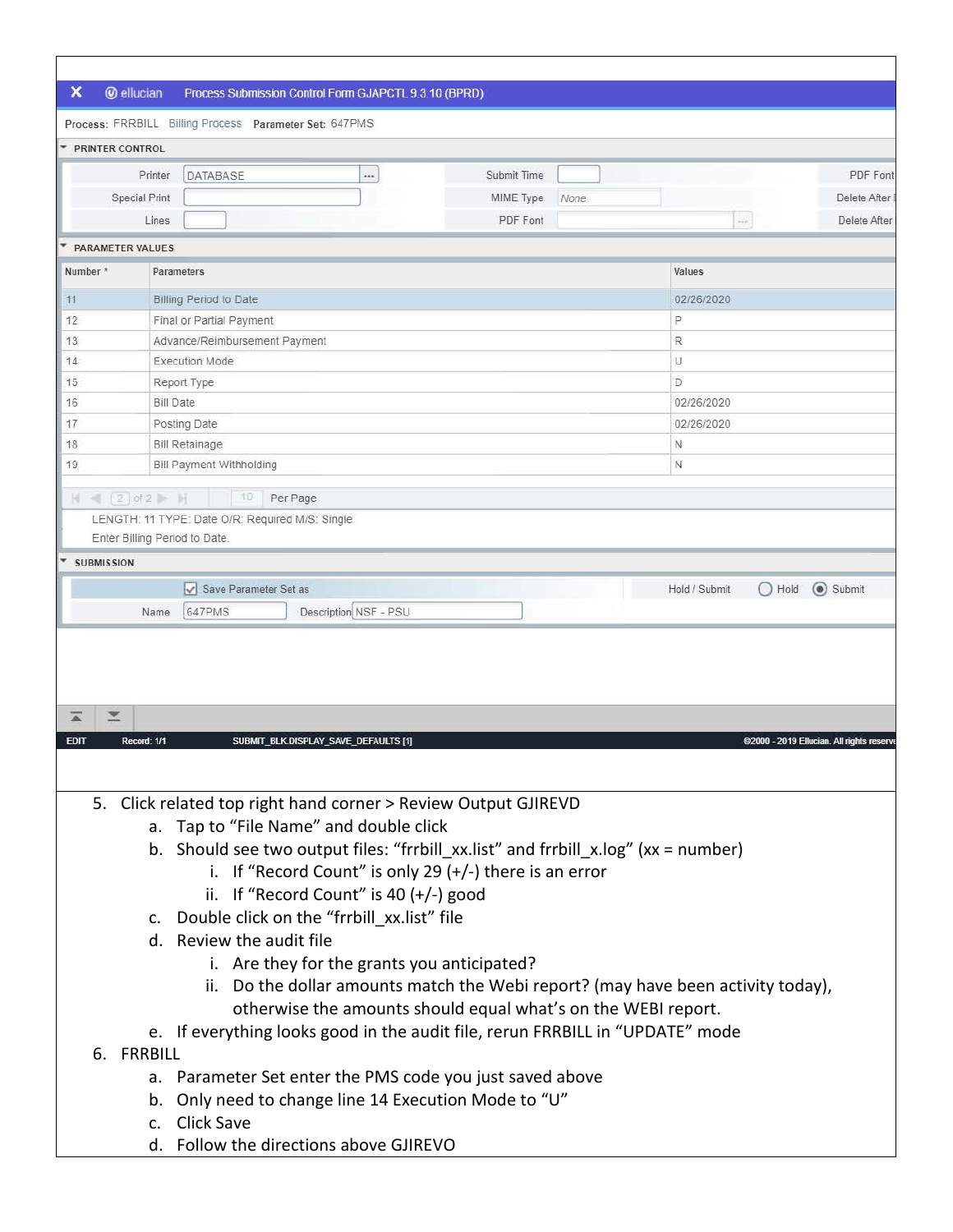- i. Print and save output file "LOC draw-down reports for S. Reynolds" \*\*new hire should identify where these files are saved and update this form and update to whom the reports are sent\*\*
- 7. Send the Webi report with PDF and Excel format and drawdown request with name of person who ran billing to S. Reynolds (as of March 2020).

# Example of output in "Update" mode

| $\times$                        | @ ellucian Saved Output Review Form GJIREVO 9.3.11 (BPRD) |                                                                       |                                                                                                       |                          |                         |  | n |
|---------------------------------|-----------------------------------------------------------|-----------------------------------------------------------------------|-------------------------------------------------------------------------------------------------------|--------------------------|-------------------------|--|---|
|                                 |                                                           |                                                                       | Process: FRRBILL Billing Process Number: 2676464 File Name: frrbill 2676464.lis Beginning Date Saved: | Lines: 40                |                         |  |   |
| * SAVED OUTPUT REVIEW           |                                                           |                                                                       |                                                                                                       |                          |                         |  |   |
|                                 |                                                           | FRRBILL 8.11.1.8 UNIV SYSTEM OF NEW HAMPSHIRE 26-FEB-2020 01:30:01 PM |                                                                                                       |                          |                         |  |   |
|                                 |                                                           |                                                                       | Research Accounting Billing Process<br>Update Mode                                                    |                          | PAGE 1                  |  |   |
| Bill Format Code: 272B          |                                                           |                                                                       |                                                                                                       |                          |                         |  |   |
| PMS Code                        |                                                           |                                                                       | Grant Code Inv. No. Adj. No. From Date To Date Bill Amount . Act. Cost Amt . Retainage Amt            |                          |                         |  |   |
| 693PMS                          |                                                           | 693008 25 0 28-JAN-20 26-FEB-20                                       |                                                                                                       | 39,181.82 39,181.82 0.00 |                         |  |   |
| FRRBILL 8.11.1.8                |                                                           |                                                                       | UNIV SYSTEM OF NEW HAMPSHIRE                                                                          |                          | 26-FEB-2020 01:30:01 PM |  |   |
|                                 |                                                           |                                                                       | Research Accounting Billing Process<br>Update Mode                                                    |                          | PAGE 2                  |  |   |
|                                 |                                                           |                                                                       | * * * REPORT CONTROL INFORMATION (FRRBILL RELEASE 8.11.1.8) * * *                                     |                          |                         |  |   |
|                                 |                                                           |                                                                       | Parameters have been entered via Job Submission.                                                      |                          |                         |  |   |
| $M \triangleleft \Box$ of 2 $M$ | 20 Per Page                                               |                                                                       |                                                                                                       |                          |                         |  |   |
|                                 |                                                           |                                                                       |                                                                                                       |                          |                         |  |   |

| <b>Commer</b> | <b>The County</b><br>$-$ |              |                         |                                              |
|---------------|--------------------------|--------------|-------------------------|----------------------------------------------|
| EDIT.         |                          | Record: 1/40 | GUROUTP.OUTPUT_LINE [1] | 6/2000 - 2019 Ellucian. All rights reserved. |